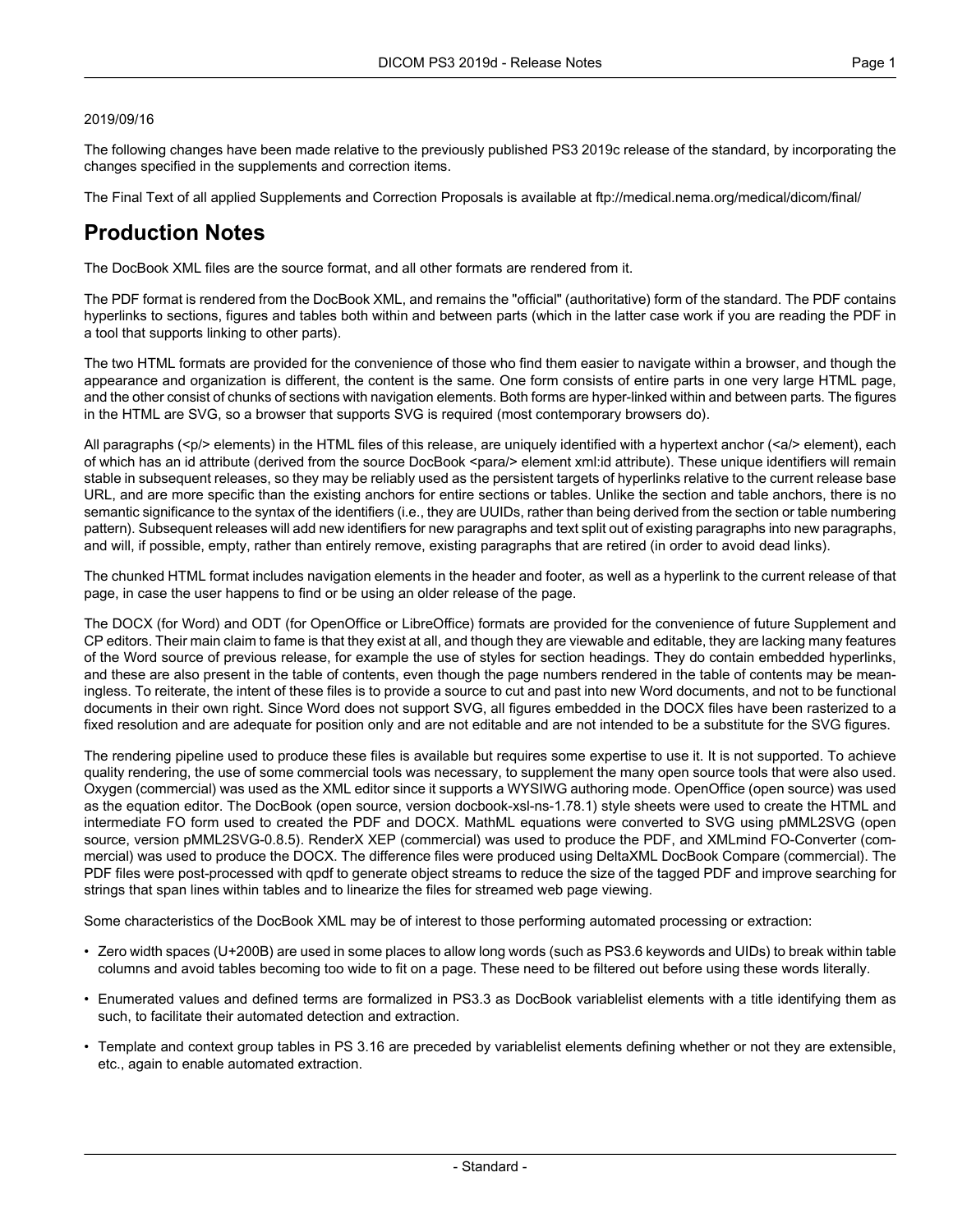• Hyperlinks (xref and link elements) are used extensively but may obscure the identifier of what is being linked to from the perspective of automated extraction. It may be useful to consult the olink targetdb files that are included in the package to "look up" the target of such links, rather than reinventing this mechanism, which is used by the DocBook stylesheets for cross-document linking. E.g., one can look up "sect\_TID\_300" in "output/html/targetdb/PS3\_16\_target.db" to determine that it has a "number" of "TID 300" and a "ttl" of "Measurement", etc.

# **Changes to Parts**

### **General Changes**

•

### **PS3.1**

#### **PS3.2**

- [Sup](#page-3-0) 175
- [Sup](#page-3-1) 202

### **PS3.3**

- Correct changes to alternative occurences of Referenced Presentation State Sequence in Table C.11.17-1 Structured Display Image Box Attributes to match Sup 156
- Correct reference to be to Source rather than Path Attributes in Table C.8-124 CT Exposure Macro Attributes to match Sup 188
- Change "Date Time" to "DateTime" for multi-energy elements to match usage for all other elements
- Add missing RADIOTHERAPY term in Table F.3-3 that is required by other directory record related additions from Sup 147
- [Sup](#page-3-0) 175 (FT3)
- [Sup](#page-3-1) 202
- CP [1879](#page-3-2)
- CP [1880](#page-3-3)

### **PS3.4**

- Correct nesting of second paragraph for U/U in Section H.2.4.
- [Sup](#page-3-0) 175

#### **PS3.5**

- [Sup](#page-3-1) 202
- CP [1877](#page-3-4)

#### **PS3.6**

- Change "Date Time" to "DateTime" for multi-energy elements to match usage for all other elements
- [Sup](#page-3-0) 175 (FT4)
- [Sup](#page-3-1) 202
- CP [1879](#page-3-2)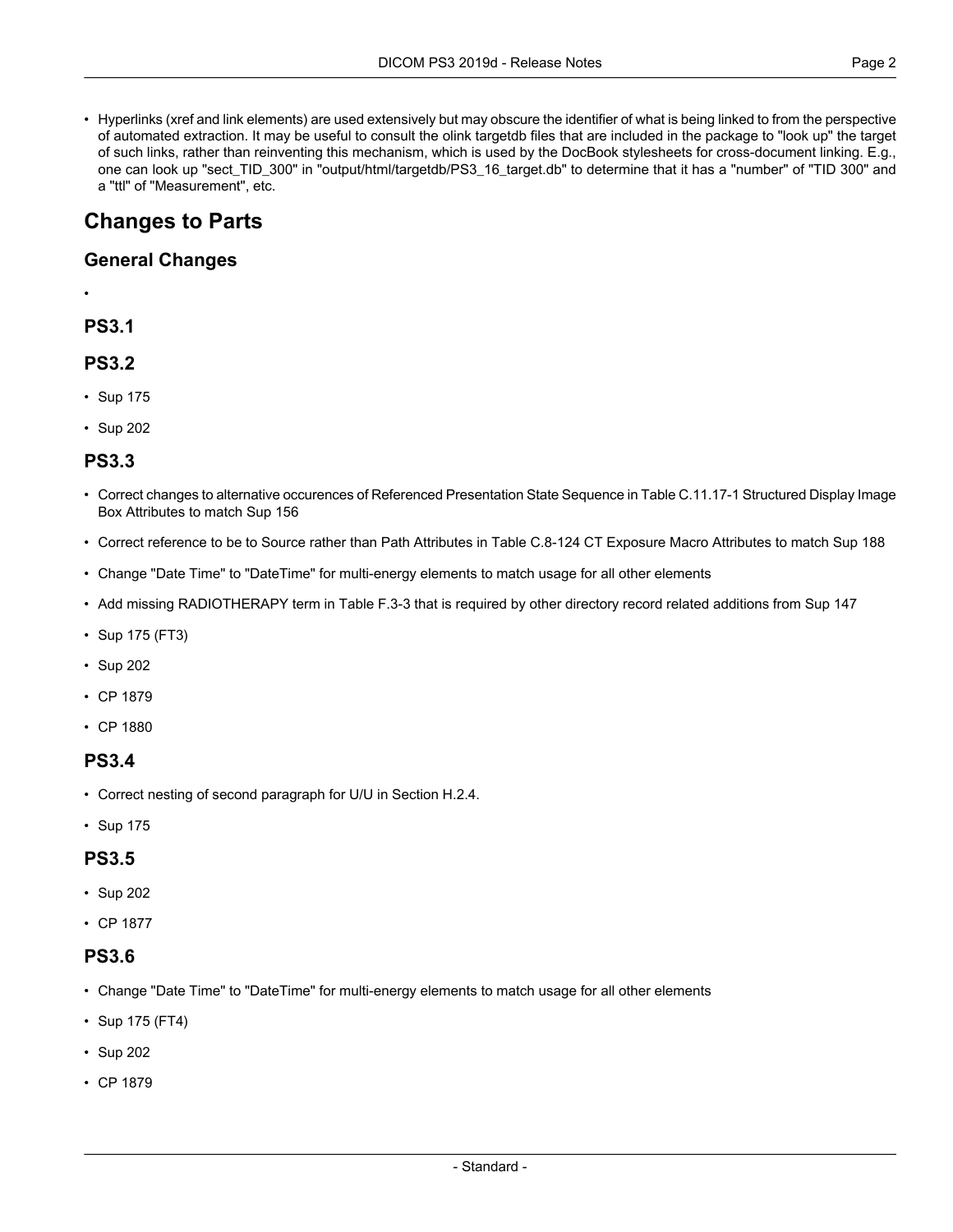- **PS3.7**
- **PS3.8**
- **PS3.10**
- **PS3.11**
- **PS3.12**
- **PS3.14**

#### **PS3.15**

- [Sup](#page-3-0) 175
- [Sup](#page-3-1) 202
- CP [1878](#page-3-5)

#### **PS3.16**

- Remove duplicate entries in translation table
- Update all FMA hyperlinks to indirect through purl.org, which then goes to current browser
- Add ICD 11 extension hyperlinks to CID 4029 and correct ICD 11 code for skin of umbilicus
- Make knee paired structure
- Correct data element tag for Device UID, and add missing row for TID 1004 (that was added by CP 1856)
- Correct various SRT column entries that are still SCT codes (not fixed when CP 1850 applied)
- Remove paired anatomy entries for retired SNOMED concepts for left and right outflow chambers
- [Sup](#page-3-0) 175
- [Sup](#page-3-1) 202
- CP [1808](#page-3-6)
- CP [1865](#page-3-7)
- CP [1876](#page-3-8)
- CP [1883](#page-3-9)
- CP [1884](#page-3-10)

### **PS3.17**

- [Sup](#page-3-1) 202
- CP [1808](#page-3-6)

### **PS3.18**

• CP [1882](#page-3-11)